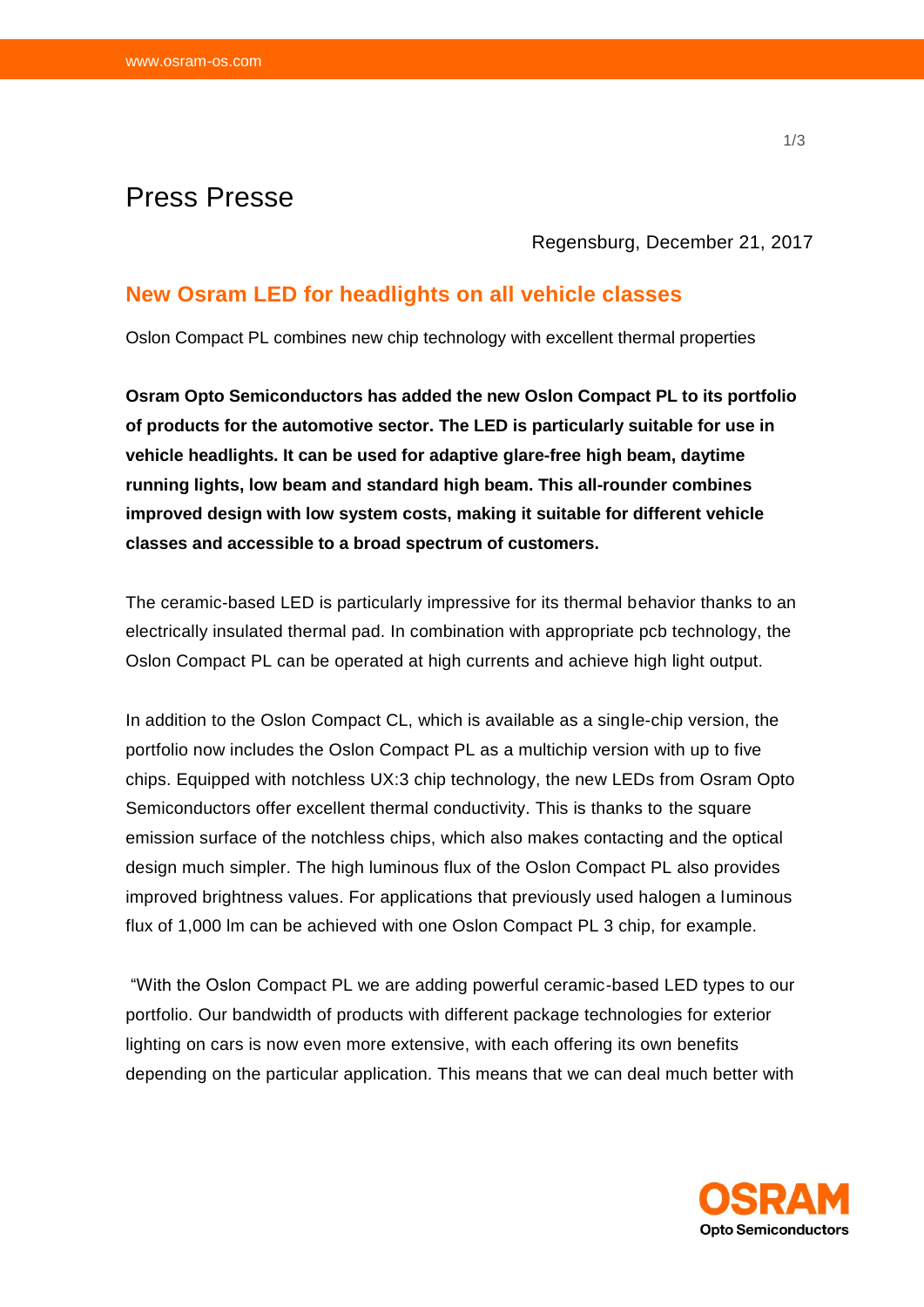the individual wishes of our customers", explained Thomas Christl, Marketing Manager Automotive Exterior at Osram Opto Semiconductors.

The new ceramic package with its particularly robust material properties improves handling and reliability. Osram's own binning method is being used in the development of the LED, which makes further increases in brightness available to customers in short intervals of time. The design of the components can therefore be optimized and adapted to cater for higher minimum brightness values or specific thresholds.

#### **Press contact:**

Simon Thaler Phone +49 941 850 1693 Email: [simon.thaler@osram-os.com](mailto:simon.thaler@osram-os.com)

### **Technical information:**

Phone +49 941 850 1700 Email: [support@osram-os.com](mailto:support@osram-os.com) Sales contacts: <http://www.osram-os.com/sales-contacts>